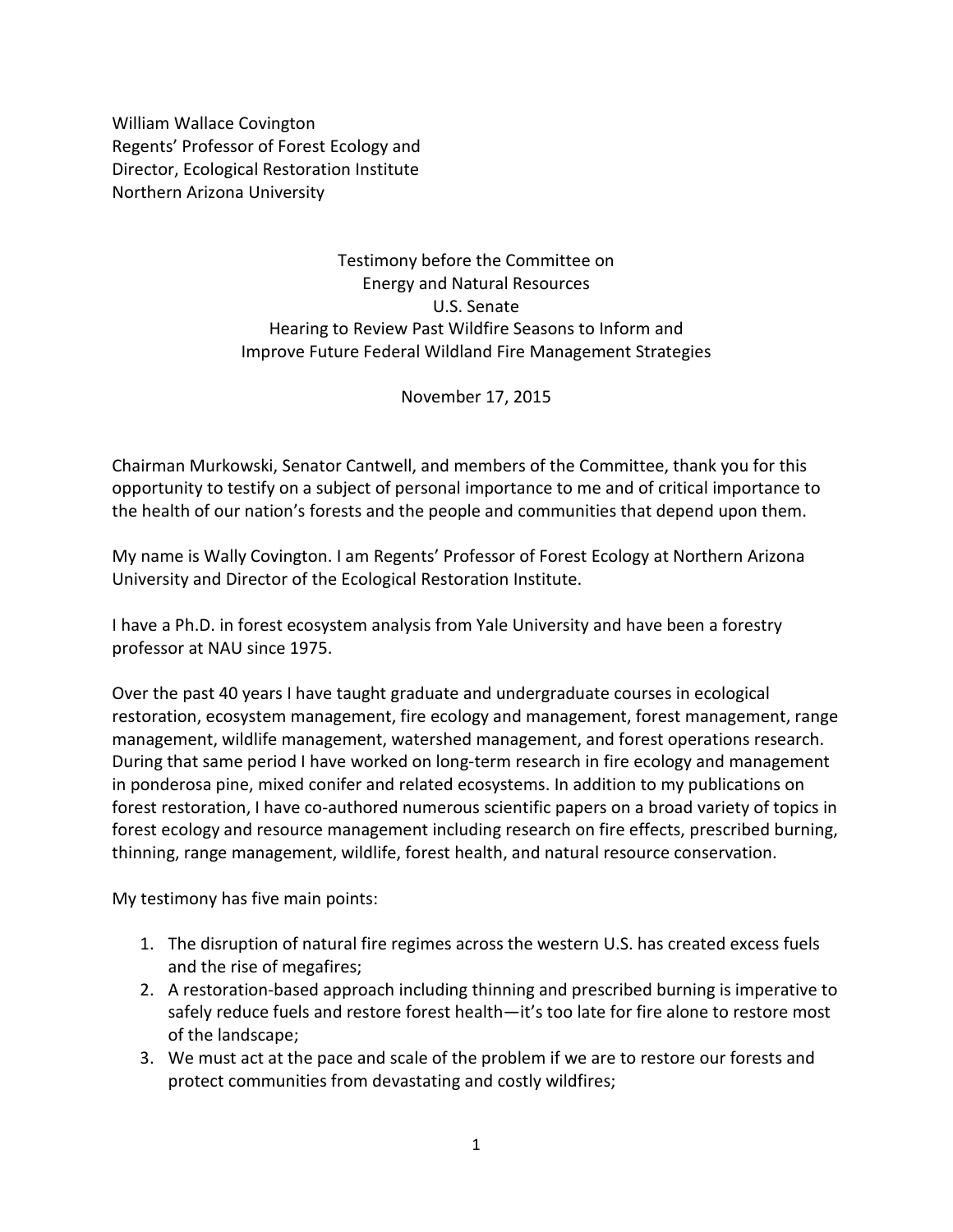- 4. Best-available science and comprehensive analysis is necessary for informed decisions that address current fire and forest health problems; and
- 5. Strategic location of restoration treatments across landscapes and across jurisdictions is required.

Although the general principles that I will discuss apply to the vast majority of the West's dryer forest types, I will focus my testimony on ponderosa pine and dry mixed conifer landscapes. As the GAO has pointed out, over 90 percent of the severe crown fire damage nationally is in this forest type.

Megafires—unnatural fires that burn entire landscapes at scales of 100,000 to 1,000,000 acres are becoming the norm. Over the next 40 years the outlook is for increasingly large and severe fires with ever more devastating impacts on people and the rest of nature. Large scale restoration and management is absolutely essential for minimizing costs and maximizing benefits for current and future generations.

# **The Ecological Restoration Institute: Bridging the gap between science and action**

The Ecological Restoration Institute at Northern Arizona University is a nationally recognized leader in forest restoration and wildfire. It was authorized by Congress in 2004 (PL108-317) to assist land managers and diverse stakeholders to understand, implement and monitor practical science-based forest restoration treatments designed to reduce the risk of severe wildfires, improve the health of dry forest and woodland ecosystems, enhance watershed function, provide jobs, and improve the quality of life for communities and citizens in the West. Conducting scientific research, transferring the best available science, and reaching out to land managers and stakeholders are core functions of the ERI.

# **The cause of megafires**

Wildfires in dry forest types have changed in size and severity to levels that would have been unthinkable even 15 years ago. Due to past management practices, dense, unhealthy forests are overstocked with flammable debris and provide ample fuel for high-severity crown fires that kill old-growth trees. These catastrophic fires are difficult and costly to contain, and can ignite hundreds of spot fires as far as 2 to 4 miles ahead of a blaze in high winds.

Research shows that, in addition to excess fuels, [climate](http://m.livescience.com/47510-wildfire-prevention-is-science-not-art.html) change is influencing the frequency and size of fires. One of the ways this is playing out is in the boom and bust of wet and dry seasons. During wetter years, fuels build up. As drought conditions set in during drier years, the abundant fuels become tinder dry, and when they ignite, the fires take off.

# **Disruption of natural fire regimes has caused a shift from natural surface fires to unnatural crown fires**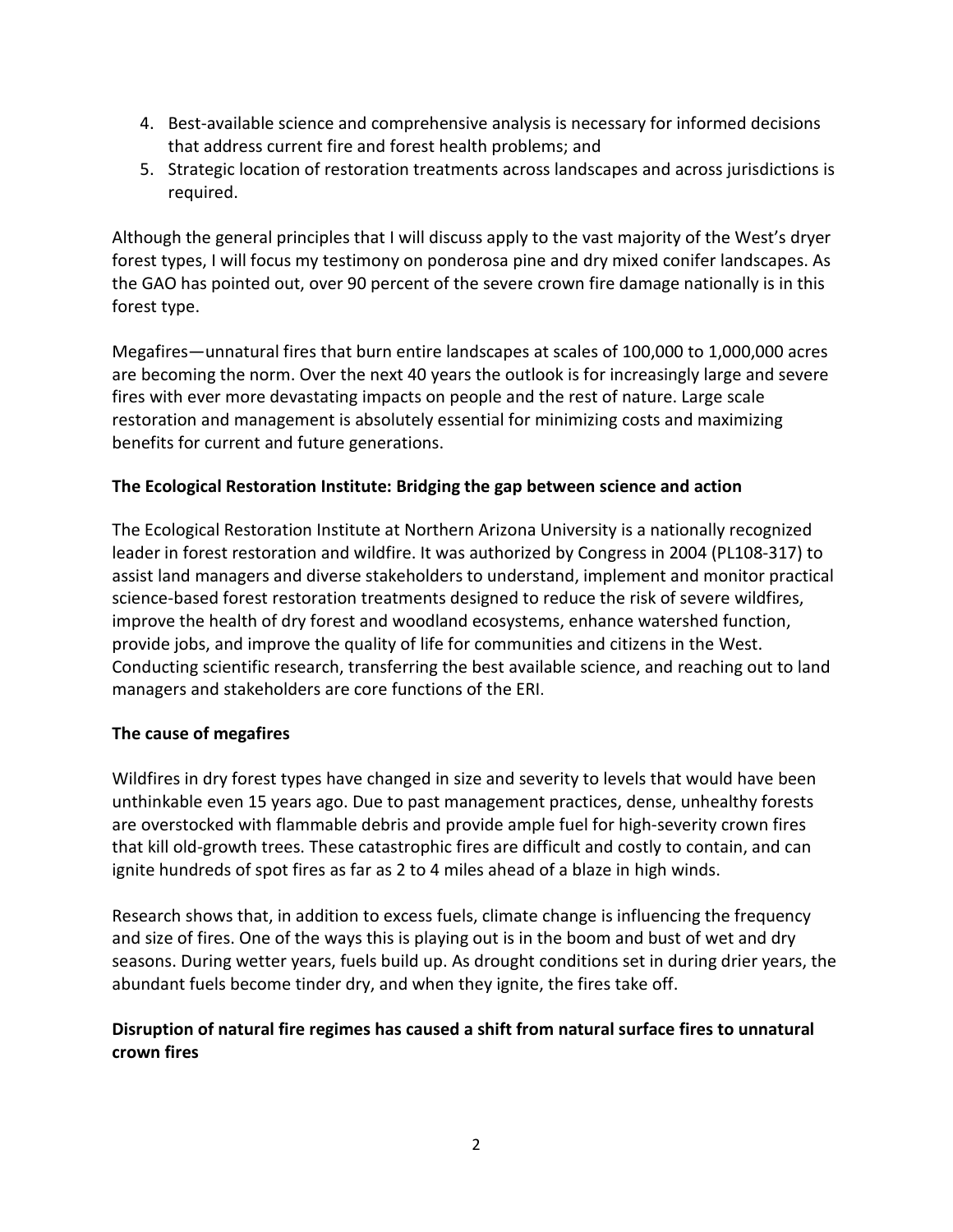Frequent low intensity surface fires, fires that burn through grassy understories with 2-3 foot flame lengths, shaped the plants and animals that constitute the dry forest types of the West. Over eons these natural fires occurred once every 2-20 years preventing tree population irruptions and excessive fuel accumulation and maintaining open, park-like landscapes maintained by frequent low intensity fires. Such fires are the central self-regulating mechanism in these landscapes.

Fire exclusion in frequent fire forests has resulted in tree population irruptions and steadily accumulating hazardous fuels over vast landscapes. Before settlement frequent fire forests typically supported stand densities of 15-75 trees per acre and fuel loads of 2-5 tons per acre. Today those same stands are choked with 300 to 1000 trees per acre in dense forests and have fuel loads of 20-80 tons per acre. These unnaturally dense forests with excess fuel accumulation now support unnatural crown fires—fires that burn through the tops of the trees killing them and stripping the land of protective cover that would otherwise prevent soil erosion and downstream flooding.

Crown fires are not consistent with the evolutionary environment of frequent fire landscapes. As such they pose the greatest threat to biological diversity, natural resource values, and the communities of the West.

### **It's too late for controlled burning alone to protect communities and restore forest health**

These deleterious changes in dry forests were well known to ecologists and foresters since the 1940s. However, with few exceptions, little was done to reverse the trend of deteriorating forest conditions. In the 1950s, prescribed burning (controlled fires set by managers under specific conditions) showed promising results. But fuel accumulations were already so great in the 1950s that many of those fires were very difficult to contain.

By the 1970s when I started my research into how to reduce crown fire threats and restore forest health, I worked with the Forest Service, the Bureau of Land Management, and the National Park Service to initiate a set of long-term research and application projects designed to remedy the fuel accumulation problem. For the first six years we focused on trying to develop controlled burning prescriptions that would reduce surface fuels and thin out excess postsettlement trees. The results of these experiments were very disheartening. Although we were able to use controlled burns to reduce surface fuels, we could not find any conditions that would allow fire to thin post-settlement trees safely. In fact, instead of killing post-settlement trees, many of these fires killed the old growth trees which we sought to protect. Follow up research showed that smoldering combustion at the base of the old growth trees heated the base of the trees to lethal temperatures, girdling and killing them over time. Perhaps even more alarmingly, in several of the burns, fires climbed into the tree tops, threatening to escape. On several occasions it occurred to me that an escape fire might result in me becoming one of the shortest term appointments to the School of Forestry at NAU since its founding.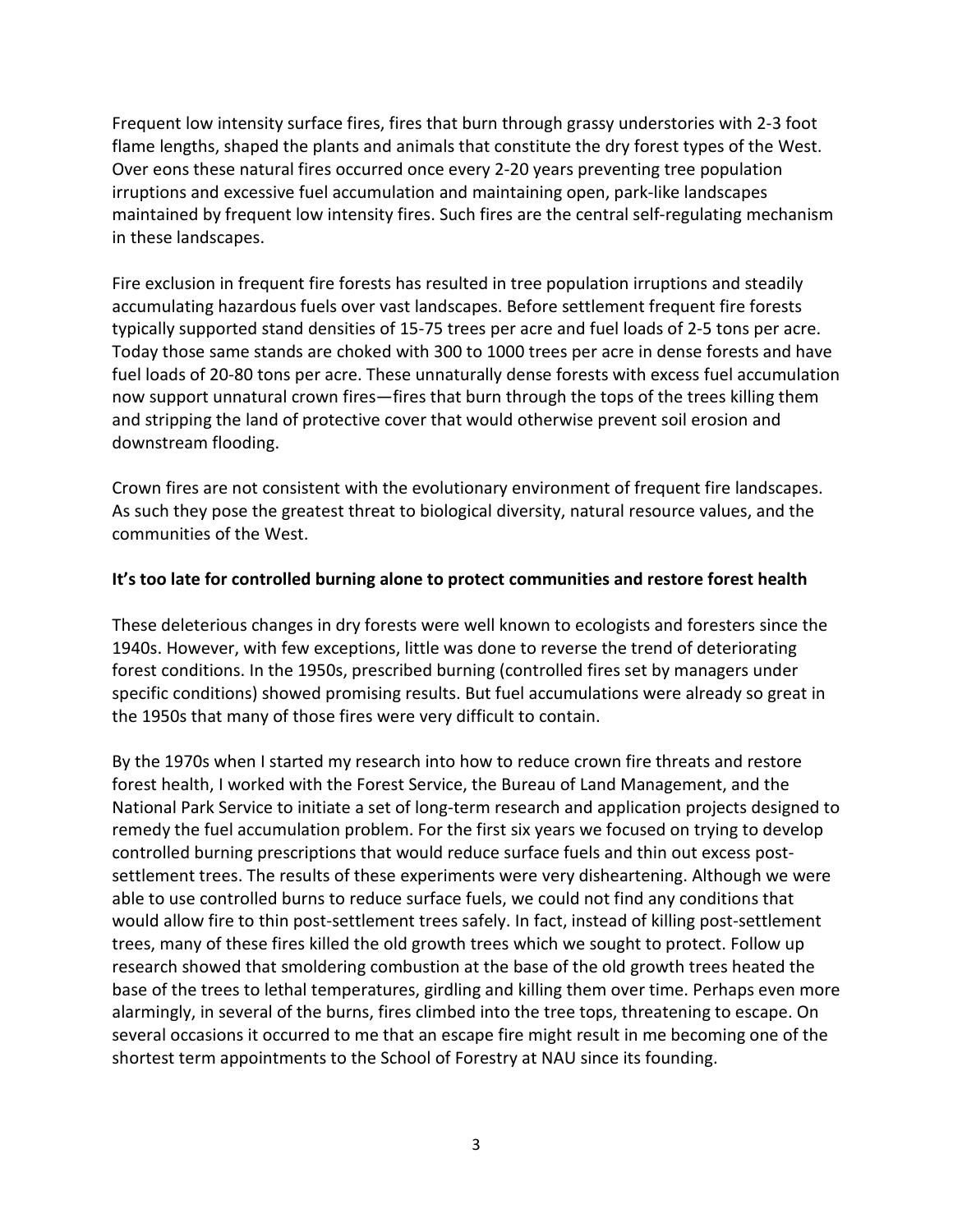The discovery that controlled burning alone could not safely reduce fuels and restore forest health led us to develop a more comprehensive approach, one based on ecological restoration principles. Accordingly, we focused our efforts on an integrated research program that had two major components. First, we used historical ecology techniques and converging lines of evidence to determine what the natural forest densities and patterns were and what the fire regime was before settlement. Second, we initiated a set of controlled experiments consisting of mechanically thinning and removing the unnaturally high densities of post-settlement trees, protecting old growth trees, and then introducing surface fire.

The results of these restoration experiments were stunning. Old-growth trees which had become stagnated over the past century by competition with post-settlement trees began growing like teenagers. Previously sparse understories of grasses and wildflowers burst forth with a startling abundance of production and flowering, so much so that we had to install electric fences to keep elk and deer from hammering these small islands of lush vegetation. Butterfly and songbird abundance tracked increases in grass, wildflower, and shrub production. Importantly, hydrologic studies showed that snow pack increased (due to reduction of interception by excessive tree canopies), soil moisture improved, and more water made it beyond the rooting zone indicating that more could be available for spring and steam flow as well as ground water recharge. We are now working at watershed scales to quantify those effects.

Our ongoing work examines how different levels and patterns of thinning impacts fire behavior and resource conditions. Both published results and those in process indicate that restorationbased thinning—thinning that closely follows pre-settlement tree densities and patterns—and recurring fire approximating natural fire return periods provides the best overall results for simultaneously restoring forest health, enhancing watershed function, conserving biological diversity, and protecting communities. However, as more and more trees are left in departure from natural densities, the risks of unwanted effects increases markedly.

Naturally ignited wildland fires have potential for complementing mechanical thinning and prescribed fire to meet fuels reduction and restoration goals. However, at present there isn't adequate scientific evidence to support use of naturally ignited fires in dense forests as a reliable option for restoration at landscape scales. With the state of decline in forest health, current fuels accumulation, and uncharacteristic crown fire problems across the West, more research is needed to better understand strategies that bolster success of wildland fires for meeting ecological objectives across the landscape at all scales.

Another major emphasis of our work at ERI is developing research to support wood utilization, as well as biomass utilization, as ways to help offset the cost of restoration for some portions of landscapes. In general, we are examining how we can convert excess post-settlement trees and biomass which are a liability, into assets that can help rebuild natural resource-based economies (and jobs) for the West.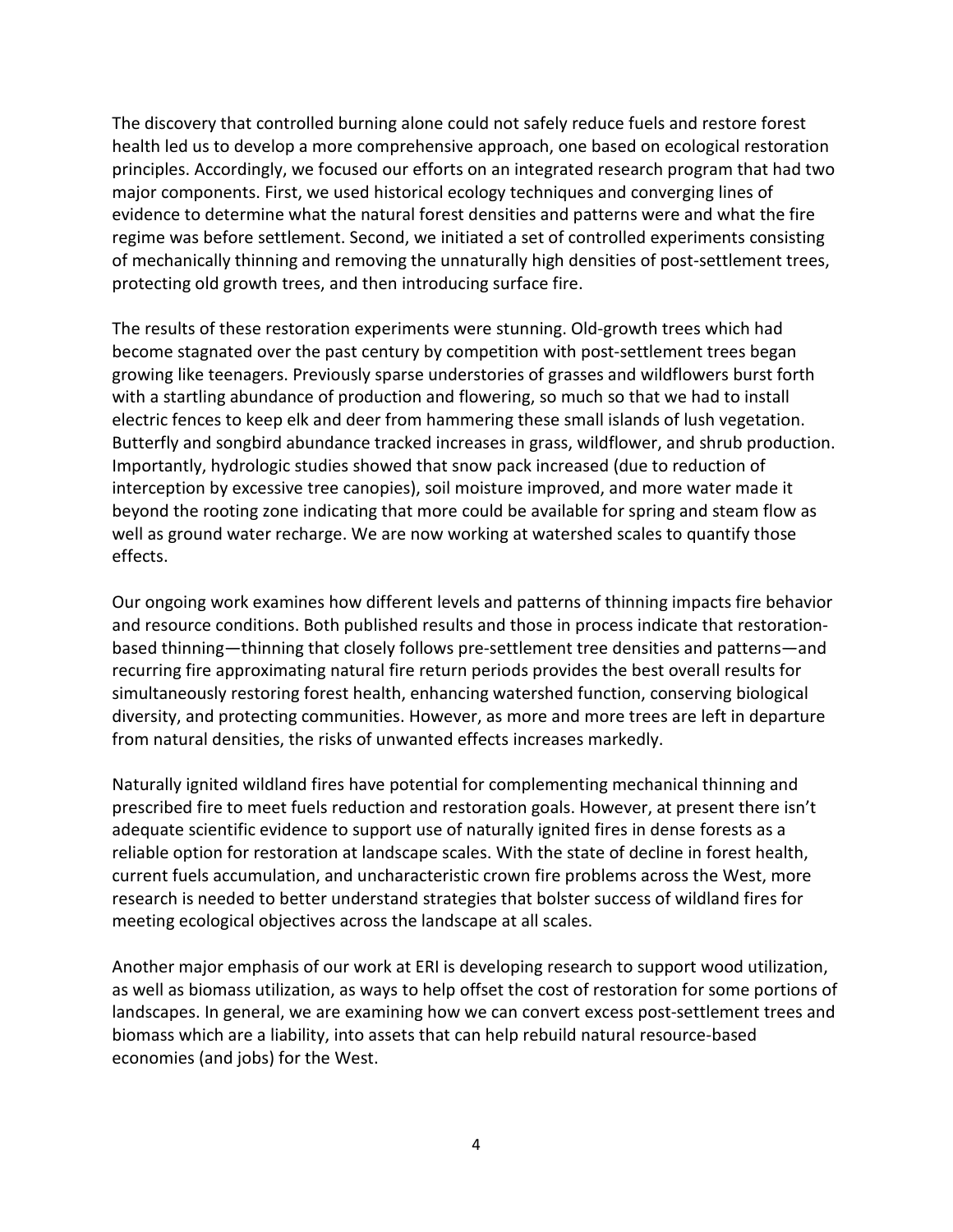### **Strategic location of restoration-based fuel reduction treatments is essential**

These results indicate that under ideal circumstances, comprehensive restoration based on localized knowledge of pre-settlement conditions would produce the most beneficial outcomes in landscapes dominated by dry forests. However, ideal conditions do not exist across large landscapes. In most circumstances, lack of funding, inadequate access, and lack of biomass or commercial wood utilization infrastructure dictates that comprehensive restoration will be limited in many circumstances to only 20-30 percent of the landscape.

This is where strategic location of treatments becomes paramount. Landscape modeling and analysis indicates that locating comprehensive restoration treatments to break up landscape fuel continuity is the best strategy. In such a manner highly valued landscape elements such as communities, critical wildlife habitats, key watersheds, and other vulnerable landscape elements can be protected by strategic allocation of fire suppression forces when an ignition occurs under extreme fire weather conditions.

Evidence exists that such an approach works.

### **Evidence from Arizona**

Arizona is no stranger to megafires. The 2002 Rodeo-Chediski Fire and the 2011 Wallow Fire were two of the country's first massive wildfires to make national headlines—each burned nearly 500,000 acres of forest. Over the past five years, megafires have threatened many Arizona communities, particularly during the driest months of May and June.

Working with State and Private Forestry in the Washington Office of the Forest Service, Research Station researchers, and local Forest Service staff in 2012, we conducted an analysis of the Wallow Fire to estimate how strategic allocation of treatments might have changed fire behavior across the 538,000-acre Wallow Fire footprint. We already knew that Wildland Urban Interface, or WUI, treatments implemented by the Apache-Sitgreaves National Forest had saved several communities from catastrophic fire, but we also wanted to know whether implementation of nationally developed Forest Service fuel reduction priorities would have changed wildfire outcomes across the landscape.

Using a GIS based modeling approach based on fire hazard outputs and communities-at-risk we simulated Wallow Fire behavior under A) pre-fire existing conditions, B) conditions that would have existed with protection of communities-at-risk (WUI only) treatments, and C) conditions that would have existed with implementation of treatments in all high fire risk areas across the entire landscape.

The results indicate that treatment scenario B (treatments only in WUI) would have reduced crown fire potential across the landscape by 12 percent and flame lengths by 6 percent. In contrast, treatment scenario C (treatments in all high risk areas) would have reduced crown fire potential by 40 percent and flame length by 30 percent. This analysis supports the conclusion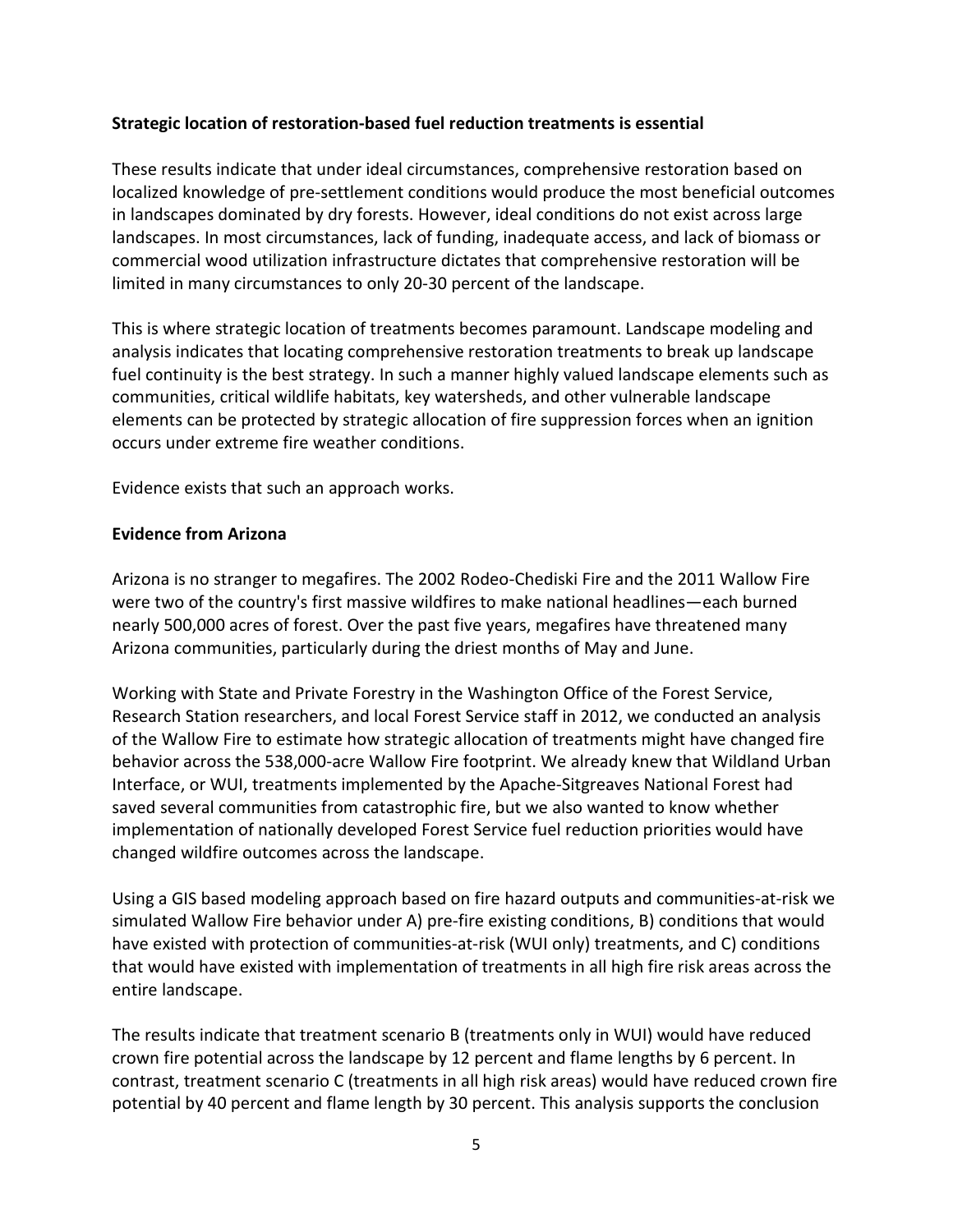that the risk of megafires is best addressed by not only treating around communities, but by treating away from them as well in the greater landscape as a whole.

### **How Arizona dodged two bullets during the 2014 wildfire season**

In 2014, two fires had the conditions, and the chance, to burn hundreds of houses and destroy some of the state's most coveted recreational tourist attractions, but they didn't. Unlike the Rodeo Chediski and Wallow fires, these are the fires that didn't make the headlines.

Arizona's Slide Fire and San Juan Fire of 2014—which burned about 21,000 and 7,000 acres, respectively—are considered small, and almost insignificant by today's media standards. But they also provide examples of what the consequences of doing nothing could have been. Given the dry, hot, windy conditions at the times of ignition and the amount of fuel on the ground, both were poised to be record-breaking in severity and damage to property and resource values. However, fire crews and post-fire recovery teams have touted that strategically placed treatment areas provided critical fire breaks and helped fire crews [prevent](http://m.livescience.com/47510-wildfire-prevention-is-science-not-art.html) the megafire catastrophes that we have come to expect.

The Slide Fire, in particular, could have burned ten times as many acres as well as hundreds of homes in the greater Flagstaff area. What helped prevent that from happening was the foresight of the Greater Flagstaff Forests Partnership and the U.S. Forest Service managers of the Coconino National Forest, which in years prior to the fire, implemented restoration-based hazardous-fuel reduction [treatments.](http://m.livescience.com/47510-wildfire-prevention-is-science-not-art.html) Based on the long-standing research at the Ecological Restoration Institute of Northern Arizona University, these treatments included protecting the older trees, mechanically thinning small, young trees in areas around the community to remove unnaturally high densities of trees, and burning slash and ground litter to restore natural forest conditions—conditions that would not support catastrophic crown fires. The fact that there were treatments between Flagstaff area homes and the Slide Fire accomplished several things, perhaps the most important of which was that it enabled fire crews to safely conduct burnout operations and eliminated the threat of the devastating fire.

The San Juan Fire also provided lessons about how treated areas did what they were designed to do: slow a fire's advance and restore a forest's natural ability to self-regulate. How a wildfire behaves when it reaches a [treatment](http://m.livescience.com/47510-wildfire-prevention-is-science-not-art.html) area is a good test of how those treatments work and would work over large landscapes. Fire crews and incident management teams reported that when the fire burned into areas that had been restored, it burned with low severity and on the ground, not in treetops. The dry, frequent-fire forests of the West evolved with this type of fire, a slow-moving, low severity surface fire that would remove young trees and revitalize understory grasses and forbs. Evidence from the San Juan Fire also suggests that the previously treated areas allowed fire crews to safely conduct burnout operations, thus enabling them to manage and control the fire.